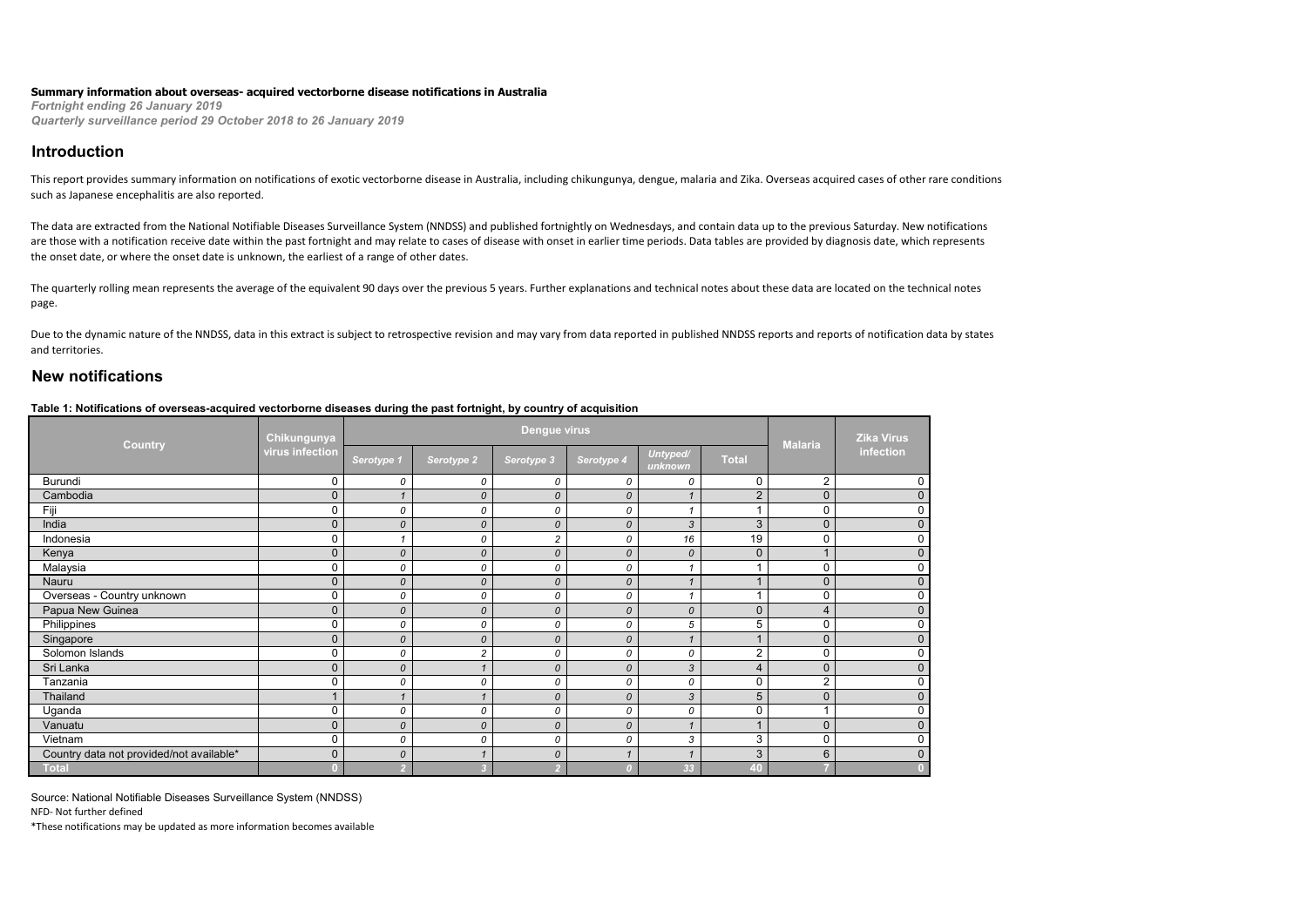## **Summary tables**

**Table 2: Confirmed cases of chikungunya virus infection during the past quarter, and comparison to the quarterly rolling mean, by month and place of acquisition**

| Country                                  | 2014           | 2015           | 2016                    | 2017           | 2018           | 2019           | <b>Notifications</b><br>for the past 90 | Quarterly<br>olling 5 year | Ratio past 90<br>days to the |
|------------------------------------------|----------------|----------------|-------------------------|----------------|----------------|----------------|-----------------------------------------|----------------------------|------------------------------|
|                                          |                |                |                         |                |                | <b>YTD</b>     | days                                    | mean                       | rolling 5 year<br>mean       |
| India                                    | $\overline{4}$ | 12             | 62                      | 26             | 20             | $\mathbf 0$    | 5                                       | 6.0                        | 0.8                          |
| Thailand                                 | $\mathbf{1}$   | 1              | 1                       | 4              | 0              | $\mathbf{1}$   | $\mathbf{1}$                            | 0.4                        | 2.5                          |
| Philippines                              | 3              | $\overline{2}$ | $\overline{7}$          | 5              | $\overline{2}$ | $\mathbf 0$    | $\mathbf{1}$                            | 1.6                        | 0.6                          |
| Indonesia                                | 45             | 23             | 18                      | 8              | 5              | $\mathbf 0$    | $\mathbf 0$                             | 3.8                        | 0.0                          |
| Vietnam                                  | $\mathbf{0}$   | $\mathbf 0$    | $\pmb{0}$               | $\overline{4}$ | $\mathbf{1}$   | $\mathbf{0}$   | $\mathbf 0$                             | 0.2                        | 0.0                          |
| Samoa                                    | 25             | 20             | $\overline{\mathbf{c}}$ | 0              | $\mathbf{1}$   | $\mathbf 0$    | 0                                       | 7.0                        | 0.0                          |
| Country data not provided/not available* | $\overline{2}$ | $\mathbf{1}$   | $\mathbf{1}$            | 0              | $\mathbf{1}$   | $\mathbf{0}$   | $\mathbf 0$                             | 0.2                        | 0.0                          |
| Nepal                                    | $\mathbf 0$    | 0              | $\mathbf{1}$            | 0              | $\mathbf{1}$   | $\mathbf 0$    | $\mathbf 0$                             | 0.2                        | 0.0                          |
| Nigeria                                  | $\mathbf{0}$   | $\mathbf{1}$   | $\mathbf{0}$            | $\mathbf 0$    | $\mathbf{1}$   | $\pmb{0}$      | $\mathbf 0$                             | 0.2                        | 0.0                          |
| Ghana                                    | $\mathbf 0$    | 0              | $\mathbf 0$             | 0              | $\mathbf{1}$   | 0              | $\mathbf 0$                             | 0.0                        | 0.0                          |
| Sudan                                    | $\mathbf 0$    | $\mathbf 0$    | $\mathbf{0}$            | 0              | $\mathbf{1}$   | $\pmb{0}$      | $\mathbf 0$                             | 0.0                        | 0.0                          |
| Tanzania                                 | $\mathbf 0$    | 0              | 0                       | 0              | 1              | 0              | 0                                       | 0.0                        | 0.0                          |
| Bangladesh                               | $\mathbf{0}$   | 0              | $\mathbf{1}$            | 35             | $\pmb{0}$      | $\pmb{0}$      | $\mathbf 0$                             | 0.6                        | 0.0                          |
| Somalia                                  | $\mathbf 0$    | 0              | 0                       | $\overline{4}$ | $\mathbf 0$    | $\mathbf 0$    | $\mathbf 0$                             | 0.2                        | 0.0                          |
| Colombia                                 | $\mathbf 0$    | 9              | $\pmb{0}$               | $\overline{2}$ | $\mathbf 0$    | $\mathbf 0$    | $\mathbf 0$                             | 0.6                        | 0.0                          |
| Pakistan                                 | $\Omega$       | 0              | $\mathbf 0$             | $\overline{2}$ | $\mathbf 0$    | $\mathbf 0$    | $\mathbf 0$                             | 0.0                        | 0.0                          |
| Papua New Guinea                         | $\mathbf 0$    | $\mathbf{0}$   | $\overline{0}$          | $\overline{2}$ | $\mathbf{0}$   | $\mathbf 0$    | $\mathbf 0$                             | 0.0                        | 0.0                          |
| Sri Lanka                                | 1              | 0              | $\mathbf{1}$            | $\mathbf{1}$   | 0              | $\mathbf 0$    | 0                                       | 0.4                        | 0.0                          |
| Cambodia                                 | $\mathbf 0$    | $\mathbf 0$    | $\mathbf{0}$            | $\mathbf{1}$   | $\mathbf 0$    | $\mathbf 0$    | $\mathbf 0$                             | 0.0                        | 0.0                          |
| New Caledonia                            | $\mathbf 0$    | 0              | $\mathbf 0$             | 1              | $\mathbf 0$    | $\mathbf 0$    | $\mathbf 0$                             | 0.2                        | 0.0                          |
| Peru                                     | $\mathbf 0$    | $\mathbf 0$    | $\mathbf{0}$            | $\mathbf{1}$   | $\mathbf 0$    | $\mathbf 0$    | $\mathbf 0$                             | 0.0                        | 0.0                          |
| South Africa                             | $\mathbf 0$    | 0              | $\mathbf 0$             | $\mathbf{1}$   | $\mathbf 0$    | $\mathbf 0$    | 0                                       | 0.0                        | 0.0                          |
| South-East Asia, nfd                     | $\overline{0}$ | $\mathbf 0$    | $\overline{0}$          | $\mathbf{1}$   | $\mathbf 0$    | $\mathbf 0$    | $\mathbf{0}$                            | 0.0                        | 0.0                          |
| Southern and East Africa, nfd            | $\mathbf 0$    | 0              | 0                       | 1              | 0              | 0              | 0                                       | 0.0                        | 0.0                          |
| Fiji                                     | $\mathbf{0}$   | $\mathbf{0}$   | 11                      | $\mathbf{0}$   | $\mathbf 0$    | $\mathbf{0}$   | $\mathbf{0}$                            | 0.0                        | 0.0                          |
| Timor-Leste                              | $\mathbf 0$    | 11             | $\overline{4}$          | 0              | $\mathbf 0$    | 0              | $\mathbf 0$                             | 0.2                        | 0.0                          |
| Tonga                                    | $\overline{7}$ | $\mathbf{1}$   | $\mathbf{1}$            | 0              | $\mathbf 0$    | $\pmb{0}$      | $\mathbf 0$                             | 0.0                        | 0.0                          |
| Honduras                                 | $\mathbf 0$    | $\mathbf{1}$   | $\mathbf{1}$            | 0              | $\mathbf 0$    | $\mathbf 0$    | $\mathbf 0$                             | 0.0                        | 0.0                          |
| Botswana                                 | $\mathbf{0}$   | $\mathbf{0}$   | $\mathbf{1}$            | $\overline{0}$ | $\mathbf{0}$   | $\mathbf 0$    | $\mathbf{0}$                            | 0.0                        | 0.0                          |
| Cuba                                     | $\mathbf 0$    | 0              | 1                       | 0              | $\mathbf 0$    | $\mathbf 0$    | 0                                       | 0.2                        | 0.0                          |
| Myanmar, The Republic of the Union of    | $\pmb{0}$      | $\pmb{0}$      | $\mathbf{1}$            | 0              | $\mathbf 0$    | $\mathbf 0$    | $\mathbf{0}$                            | 0.2                        | 0.0                          |
| Cook Islands                             | $\mathbf 0$    | 5              | 0                       | 0              | $\mathbf 0$    | $\mathbf 0$    | 0                                       | 0.0                        | 0.0                          |
| Kiribati                                 | $\mathbf{0}$   | 5              | $\mathbf 0$             | $\mathbf 0$    | $\mathbf{0}$   | $\mathbf 0$    | $\mathbf 0$                             | 0.0                        | 0.0                          |
| Nauru                                    | $\mathbf 0$    | 5              | $\mathbf 0$             | 0              | $\mathbf 0$    | 0              | 0                                       | 0.0                        | 0.0                          |
| French Polynesia                         | $\mathbf 0$    | 3              | $\pmb{0}$               | $\mathbf 0$    | $\bf 0$        | $\mathbf 0$    | $\mathbf 0$                             | 0.2                        | 0.0                          |
| Mexico                                   | 0              | 3              | $\mathbf 0$             | 0              | 0              | 0              | 0                                       | 0.2                        | 0.0                          |
| Jamaica                                  | $\overline{4}$ | $\mathbf{1}$   | $\mathbf 0$             | $\overline{0}$ | $\mathbf 0$    | $\pmb{0}$      | $\pmb{0}$                               | 0.6                        | 0.0                          |
| Central America, nfd                     | $\overline{2}$ | $\mathbf{1}$   | 0                       | 0              | $\mathbf 0$    | 0              | 0                                       | 0.6                        | 0.0                          |
| El Salvador                              | $\overline{2}$ | $\mathbf{1}$   | $\mathbf 0$             | $\mathbf{0}$   | $\mathbf{0}$   | $\mathbf{0}$   | $\mathbf 0$                             | 0.2                        | 0.0                          |
| Kenya                                    | $\mathbf 0$    | $\mathbf{1}$   | 0                       | 0              | $\mathbf 0$    | 0              | $\mathbf 0$                             | 0.2                        | 0.0                          |
| Malaysia                                 | $\mathbf{0}$   | $\mathbf{1}$   | $\mathbf{0}$            | $\overline{0}$ | $\mathbf{0}$   | $\mathbf 0$    | $\mathbf 0$                             | 0.0                        | 0.0                          |
| Nicaragua                                | $\Omega$       | $\mathbf{1}$   | $\mathbf 0$             | 0              | $\mathbf 0$    | $\mathbf 0$    | $\mathbf 0$                             | 0.0                        | 0.0                          |
| South America, nec                       | $\mathbf 0$    | $\mathbf{1}$   | $\mathbf 0$             | $\mathbf{0}$   | $\overline{0}$ | $\mathbf 0$    | $\overline{0}$                          | 0.2                        | 0.0                          |
| Taiwan                                   | 0              | 1              | $\mathbf 0$             | 0              | 0              | $\mathbf 0$    | 0                                       | 0.0                        | 0.0                          |
| Caribbean, nfd                           | $\overline{2}$ | $\mathbf{0}$   | $\overline{0}$          | $\overline{0}$ | $\overline{0}$ | $\mathbf{0}$   | $\overline{0}$                          | 0.2                        | 0.0                          |
| Grenada                                  | 2              | 0              | $\pmb{0}$               | 0              | 0              | 0              | $\overline{0}$                          | 0.0                        | 0.0                          |
| <b>United States of America</b>          | $\overline{2}$ | $\mathbf 0$    | $\mathbf 0$             | $\mathbf 0$    | $\pmb{0}$      | $\mathbf 0$    | $\mathbf 0$                             | 0.2                        | $0.0\,$                      |
| <b>Barbados</b>                          | 1              | 0              | 0                       | 0              | $\pmb{0}$      | 0              | 0                                       | 0.2                        | $0.0\,$                      |
| Dominican Republic                       | $\mathbf{1}$   | $\pmb{0}$      | $\mathbf 0$             | 0              | $\mathbf 0$    | 0              | $\mathbf 0$                             | 0.0                        | 0.0                          |
| Ethiopia                                 | $\mathbf{1}$   | 0              | 0                       | 0              | 0              | 0              | $\mathbf 0$                             | 0.0                        | 0.0                          |
| Samoa, American                          | $\mathbf{1}$   | 0              | $\mathbf 0$             | 0              | $\mathbf 0$    | 0              | $\mathbf 0$                             | 0.0                        | 0.0                          |
| Singapore                                | $\mathbf{1}$   | 0              | 0                       | $\pmb{0}$      | 0              | $\pmb{0}$      | 0                                       | 0.2                        | 0.0                          |
| Sub-Saharan Africa, nfd                  | $\mathbf{1}$   | $\pmb{0}$      | $\mathbf 0$             | $\mathbf 0$    | $\mathbf 0$    | $\pmb{0}$      | $\mathbf 0$                             | 0.0                        | 0.0                          |
| Trinidad and Tobago                      | $\mathbf{1}$   | 0              | 0                       | 0              | 0              | 0              | $\mathbf 0$                             | 0.0                        | 0.0                          |
| Venezuela, Bolivarian Republic of        | $\mathbf{1}$   | $\pmb{0}$      | $\pmb{0}$               | $\pmb{0}$      | $\overline{0}$ | $\pmb{0}$      | $\mathbf 0$                             | 0.2                        | 0.0                          |
| <b>Total</b>                             | 110            | 111            | 114                     | 99             | 35             | $\overline{1}$ | 7                                       | 25.4                       | 0.3                          |
|                                          |                |                |                         |                |                |                |                                         |                            |                              |

Source: National Notifiable Diseases Surveillance System (NNDSS)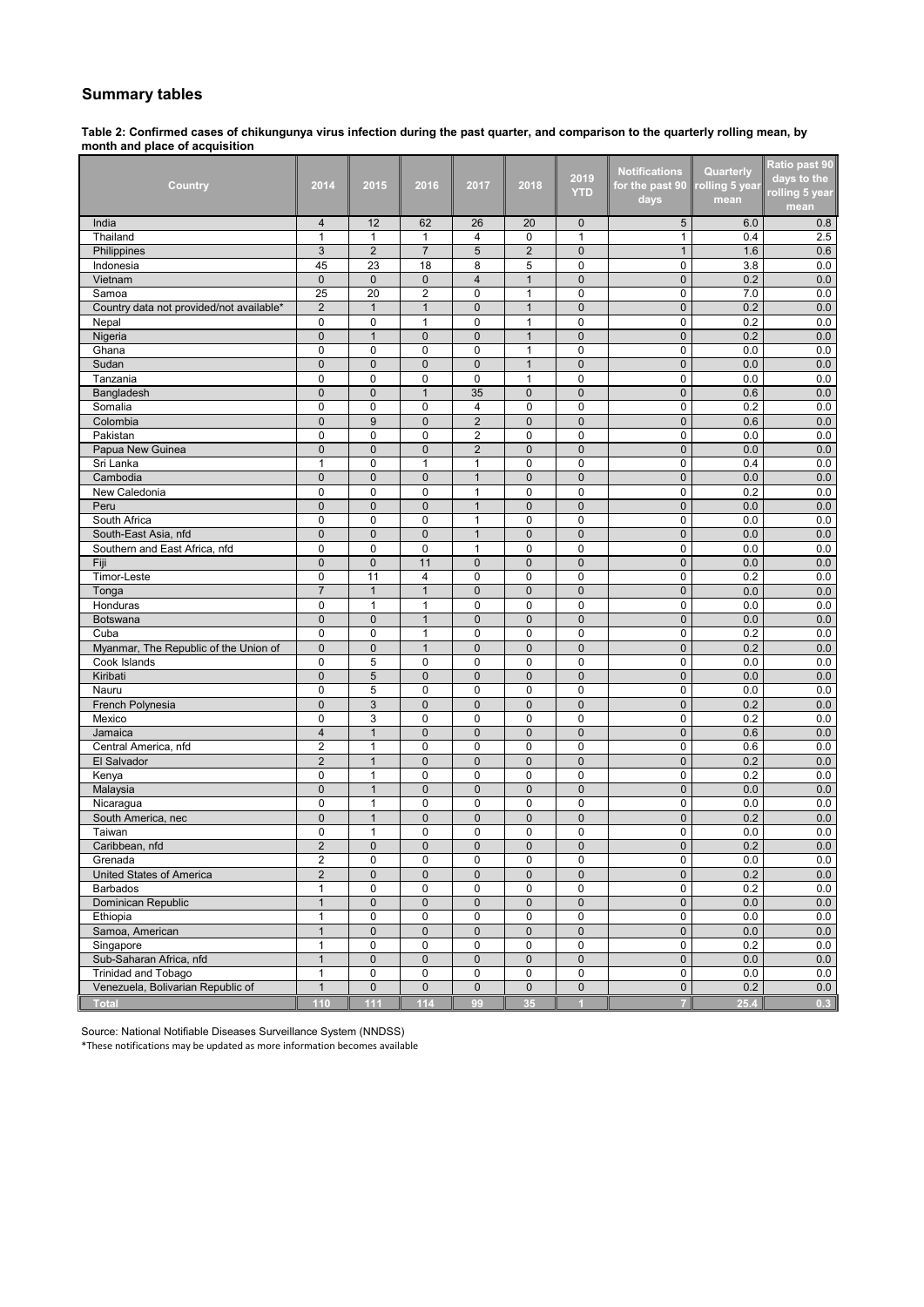# **Table 3: Confirmed and probable cases of dengue virus infection during the past quarter, and comparison to the quarterly rolling mean, by month and country of acquisition**

| Country                                           | 2014                                    | 2015                         | 2016                           | 2017                         | 2018                           | 2019<br><b>YTD</b>                        | <b>Notifications for</b><br>the past 90<br>days | Quarterly rolling 5<br>year mean | Ratio past 90 days<br>to the rolling 5 year<br>mean |
|---------------------------------------------------|-----------------------------------------|------------------------------|--------------------------------|------------------------------|--------------------------------|-------------------------------------------|-------------------------------------------------|----------------------------------|-----------------------------------------------------|
| Indonesia                                         | 813                                     | 970                          | 1,343                          | 210                          | 126                            | 24                                        | 53                                              | 114.0                            | 0.5                                                 |
| India                                             | 37                                      | 51                           | 88                             | 152                          | 97                             | 3                                         | 35                                              | 21.0                             | 1.7                                                 |
| Philippines<br>Thailand                           | 67<br>137                               | 73<br>133                    | 82<br>101                      | 37<br>141                    | 59<br>147                      | 6<br>5                                    | 21<br>20                                        | 20.2<br>28.6                     | 1.0<br>0.7                                          |
| Vietnam                                           | 15                                      | 25                           | 44                             | 44                           | 25                             | 5                                         | 14                                              | 10.6                             | $1.3$                                               |
| Cambodia                                          | 10                                      | 20                           | 22                             | $\overline{7}$               | 25                             | $\overline{2}$                            | 14                                              | 3.6                              | 3.9                                                 |
| Sri Lanka                                         | 40                                      | 39                           | 57                             | 104                          | 58                             | $\mathbf{1}$                              | 12                                              | 20.4                             | 0.6                                                 |
| Nauru<br>Country data not provided/not available* | 11<br>14                                | $\mathbf{1}$<br>32           | 0<br>$\overline{\mathbf{4}}$   | 10<br>6                      | 6<br>18                        | $\overline{2}$<br>$\sqrt{3}$              | 8<br>$\overline{7}$                             | 0.4<br>3.0                       | 20.0<br>2.3                                         |
| Papua New Guinea                                  | 11                                      | 29                           | 106                            | 25                           | 31                             | $\mathbf{1}$                              | 6                                               | 4.8                              | 1.3                                                 |
| Singapore                                         | 15                                      | 15                           | 14                             | 5                            | 8                              | $\mathbf{1}$                              | $\mathbf 5$                                     | 5.0                              | 1.0                                                 |
| Maldives                                          | 5                                       | 5                            | 6                              | 3                            | 13                             | 0                                         | 5                                               | 0.8                              | 6.3                                                 |
| Malaysia                                          | 81                                      | 81<br>$\overline{7}$         | 66                             | 39                           | 20<br>$\overline{4}$           | $\overline{\mathbf{c}}$<br>$\overline{2}$ | $\overline{4}$<br>$\overline{2}$                | 16.4                             | 0.2                                                 |
| Solomon Islands<br>Vanuatu                        | 8<br>33                                 | $\mathbf{1}$                 | 43<br>$\overline{\mathbf{4}}$  | 32<br>97                     | 3                              | $\mathbf{1}$                              | $\mathbf 2$                                     | 8.6<br>7.2                       | 0.2<br>0.3                                          |
| China (excludes SARs and Taiwan)                  | 2                                       | 2                            | 0                              | 1                            | 3                              | $\mathbf{1}$                              | $\mathbf 2$                                     | 0.4                              | 5.0                                                 |
| Bangladesh                                        | $\mathbf{1}$                            | 16                           | 13                             | 16                           | 13                             | $\overline{0}$                            | $\overline{2}$                                  | 1.2                              | 1.7                                                 |
| Fiji                                              | 106                                     | 10                           | 11                             | 47                           | 25                             | $\mathbf{1}$                              | $\mathbf{1}$                                    | 7.6                              | 0.1                                                 |
| Overseas - Country unknown<br>Tonga               | 3<br>15                                 | $\sqrt{2}$<br>36             | 11<br>$\mathbf{1}$             | $\overline{\mathbf{4}}$<br>0 | 0<br>23                        | $\mathbf{1}$<br>0                         | $\mathbf{1}$<br>$\mathbf{1}$                    | 1.4<br>2.2                       | 0.7<br>0.5                                          |
| South-East Asia, nfd                              | $\mathbf 5$                             | 17                           | 29                             | 11                           | 13                             | $\mathbf{0}$                              | $\mathbf{1}$                                    | 5.4                              | 0.2                                                 |
| New Caledonia                                     | 1                                       | $\mathbf{1}$                 | $\overline{2}$                 | 10                           | 5                              | $\mathbf 0$                               | $\mathbf{1}$                                    | 0.4                              | 2.5                                                 |
| Somalia                                           | $\overline{2}$                          | $\mathbf{1}$                 | 3                              | $\overline{2}$               | $\overline{2}$                 | $\bf 0$                                   | $\mathbf{1}$                                    | 0.6                              | 1.7                                                 |
| Hong Kong (SAR of China)                          | $\mathbf{1}$                            | $\mathbf{1}$                 | $\pmb{0}$                      | 0                            | $\mathbf{1}$                   | 0                                         | $\mathbf{1}$                                    | 0.4                              | 2.5                                                 |
| Samoa<br>Kiribati                                 | $\overline{1}$<br>0                     | 10<br>0                      | 41<br>0                        | 49<br>0                      | 82<br>11                       | $\pmb{0}$<br>0                            | $\mathsf{O}\xspace$<br>0                        | 26.2<br>0.0                      | $0.0\,$<br>0.0                                      |
| Timor-Leste                                       | 36                                      | 15                           | 35                             | 28                           | 5                              | $\pmb{0}$                                 | $\pmb{0}$                                       | 4.2                              | 0.0                                                 |
| French Polynesia                                  | 10                                      | 1                            | $\overline{7}$                 | 0                            | $\overline{4}$                 | $\mathbf 0$                               | $\mathbf 0$                                     | 0.8                              | 0.0                                                 |
| Myanmar, The Republic of the Union of             | 9                                       | 11                           | $\mathbf{3}$                   | 11                           | 3                              | $\mathbf 0$                               | $\pmb{0}$                                       | 4.2                              | 0.0                                                 |
| Mexico                                            | $\mathbf{1}$<br>$\overline{\mathbf{0}}$ | $\overline{2}$<br>$\pmb{0}$  | 3<br>$\overline{0}$            | 3<br>$\overline{0}$          | 3<br>$\ensuremath{\mathsf{3}}$ | $\pmb{0}$<br>$\mathbf 0$                  | $\pmb{0}$<br>$\pmb{0}$                          | 1.0<br>0.0                       | 0.0<br>0.0                                          |
| South Africa<br>Colombia                          | 3                                       | 0                            | $\overline{2}$                 | $\overline{2}$               | $\overline{2}$                 | $\pmb{0}$                                 | 0                                               | 0.2                              | 0.0                                                 |
| Brazil                                            | $\overline{2}$                          | 9                            | $\overline{7}$                 | $\mathbf{0}$                 | $\overline{2}$                 | $\bf 0$                                   | $\mathbf 0$                                     | 0.8                              | $0.0\,$                                             |
| Pakistan                                          | 0                                       | 4                            | $\overline{4}$                 | 0                            | $\overline{2}$                 | 0                                         | 0                                               | 0.6                              | 0.0                                                 |
| Nigeria                                           | $\mathbf{1}$                            | $\pmb{0}$                    | $\bf 0$                        | $\overline{\mathbf{c}}$      | $\mathbf{1}$                   | $\pmb{0}$                                 | $\pmb{0}$                                       | 0.2                              | 0.0                                                 |
| Tanzania<br>Uganda                                | 3<br>$\mathbf{1}$                       | $\pmb{0}$<br>$\pmb{0}$       | $\pmb{0}$<br>$\bf 0$           | $\mathbf{1}$<br>$\mathbf{1}$ | $\mathbf{1}$<br>$\mathbf{1}$   | $\pmb{0}$<br>$\bf 0$                      | $\pmb{0}$<br>$\mathsf{O}\xspace$                | 0.4<br>0.4                       | 0.0<br>0.0                                          |
| Oceania and Antarctica, nfd                       | 0                                       | 0                            | 0                              | 1                            | $\mathbf{1}$                   | $\pmb{0}$                                 | 0                                               | 0.2                              | 0.0                                                 |
| Sierra Leone                                      | $\pmb{0}$                               | $\mathsf 0$                  | $\mathsf 0$                    | $\mathbf{1}$                 | $\mathbf{1}$                   | $\mathsf 0$                               | $\mathsf{O}$                                    | 0.0                              | $0.0\,$                                             |
| South America, nec                                | 1                                       | 1                            | $\overline{2}$                 | 0                            | 1                              | 0                                         | 0                                               | 0.4                              | 0.0                                                 |
| Southern Asia, nfd                                | 1<br>0                                  | $\pmb{0}$                    | $\mathbf{1}$                   | $\pmb{0}$                    | $\mathbf{1}$                   | $\pmb{0}$                                 | $\mathsf{O}\xspace$                             | $0.0\,$                          | 0.0<br>0.0                                          |
| Paraguay<br>Polynesia (excludes Hawaii), nfd      | $\mathbf{1}$                            | 0<br>$\pmb{0}$               | $\mathbf{1}$<br>$\mathbf 0$    | 0<br>$\mathbf 0$             | 1<br>$\mathbf{1}$              | 0<br>$\pmb{0}$                            | 0<br>$\pmb{0}$                                  | 0.0<br>0.0                       | 0.0                                                 |
| Burkina Faso                                      | 0                                       | 0                            | $\pmb{0}$                      | 0                            | $\mathbf{1}$                   | $\pmb{0}$                                 | $\mathsf 0$                                     | 0.0                              | 0.0                                                 |
| Guinea                                            | $\pmb{0}$                               | $\mathbf 0$                  | $\bf 0$                        | $\mathbf 0$                  | $\mathbf{1}$                   | $\pmb{0}$                                 | $\mathsf{O}\xspace$                             | 0.0                              | 0.0                                                 |
| Japan and the Koreas, nfd                         | 0                                       | 0                            | $\pmb{0}$                      | 0                            | $\mathbf{1}$                   | 0                                         | 0                                               | 0.0                              | 0.0                                                 |
| Palau<br>Nepal                                    | $\pmb{0}$<br>0                          | 0<br>0                       | $\pmb{0}$<br>3                 | 0<br>3                       | $\mathbf{1}$<br>0              | $\pmb{0}$<br>0                            | 0<br>0                                          | $0.0\,$<br>0.6                   | $0.0\,$<br>0.0                                      |
| South America, nfd                                | $\pmb{0}$                               | 6                            | $\overline{4}$                 | $\mathbf{1}$                 | $\pmb{0}$                      | $\pmb{0}$                                 | $\pmb{0}$                                       | 0.6                              | $0.0\,$                                             |
| Laos                                              | 0                                       | $\overline{2}$               | 3                              | $\mathbf{1}$                 | 0                              | $\pmb{0}$                                 | $\mathsf 0$                                     | 0.2                              | 0.0                                                 |
| Ethiopia<br>Mauritius                             | $\mathsf{O}\xspace$<br>0                | $\mathbf{1}$<br>0            | $\mathbf{1}$<br>$\mathbf{1}$   | 1<br>1                       | $\mathsf{O}\xspace$<br>0       | $\mathsf 0$<br>0                          | $\mathsf{O}\xspace$<br>0                        | 0.2<br>0.0                       | 0.0<br>0.0                                          |
| Samoa, American                                   | $\mathsf{O}\xspace$                     | $\pmb{0}$                    | $\overline{1}$                 | $\mathbf{1}$                 | $\pmb{0}$                      | $\pmb{0}$                                 | $\pmb{0}$                                       | 0.2                              | $0.0\,$                                             |
| Congo, Republic of                                | 1                                       | 0                            | $\mathsf 0$                    | 1                            | 0                              | 0                                         | 0                                               | 0.0                              | 0.0                                                 |
| Italy                                             | $\pmb{0}$                               | $\mathsf{O}\xspace$          | $\pmb{0}$                      | $\mathbf{1}$                 | $\mathbf 0$                    | $\pmb{0}$                                 | $\pmb{0}$                                       | 0.0                              | 0.0                                                 |
| Niue<br>Southern and East Africa, nec             | 0<br>$\pmb{0}$                          | 0<br>$\pmb{0}$               | 0<br>$\bf 0$                   | 1<br>$\mathbf{1}$            | 0<br>$\pmb{0}$                 | 0<br>$\pmb{0}$                            | 0<br>$\mathsf 0$                                | 0.0<br>$0.0\,$                   | 0.0<br>0.0                                          |
| Spain                                             | 0                                       | 0                            | 0                              | 1                            | 0                              | 0                                         | 0                                               | 0.0                              | 0.0                                                 |
| Cuba                                              | $\overline{2}$                          | 3                            | 3                              | $\mathbf 0$                  | $\pmb{0}$                      | $\pmb{0}$                                 | $\pmb{0}$                                       | 0.6                              | 0.0                                                 |
| Nicaragua                                         | $\overline{2}$                          | 2                            | 3                              | 0                            | 0                              | 0                                         | 0                                               | 0.8                              | 0.0                                                 |
| Argentina                                         | 0                                       | 0                            | 3                              | 0                            | $\pmb{0}$                      | $\pmb{0}$                                 | 0                                               | 0.0                              | 0.0                                                 |
| Costa Rica<br>Guatemala                           | 4<br>$\sqrt{2}$                         | $\mathbf{1}$<br>$\mathbf{1}$ | $\overline{2}$<br>$\mathbf 2$  | 0<br>$\pmb{0}$               | 0<br>$\pmb{0}$                 | 0<br>$\pmb{0}$                            | 0<br>$\mathsf{O}\xspace$                        | 0.8<br>0.2                       | 0.0<br>0.0                                          |
| Taiwan                                            | 0                                       | 1                            | $\overline{2}$                 | $\pmb{0}$                    | 0                              | $\pmb{0}$                                 | 0                                               | 0.2                              | 0.0                                                 |
| Kenya                                             | $\overline{2}$                          | $\mathsf 0$                  | $\overline{2}$                 | 0                            | $\mathbf 0$                    | $\pmb{0}$                                 | $\mathbf 0$                                     | 0.0                              | 0.0                                                 |
| Peru                                              | 1                                       | 0                            | $\overline{\mathbf{c}}$        | 0                            | 0                              | $\pmb{0}$                                 | $\mathsf 0$                                     | 0.4                              | 0.0                                                 |
| Seychelles<br>Mainland South-East Asia, nfd       | $\pmb{0}$<br>$\overline{\mathbf{c}}$    | $\mathsf 0$<br>4             | $\overline{2}$<br>$\mathbf{1}$ | $\mathbf 0$<br>0             | $\mathsf 0$<br>0               | $\mathsf 0$<br>0                          | $\mathsf{O}\xspace$<br>0                        | 0.2<br>0.8                       | 0.0<br>0.0                                          |
| Polynesia (excludes Hawaii), nec                  | $\sqrt{2}$                              | $\mathbf{1}$                 | $\mathbf{1}$                   | $\pmb{0}$                    | $\pmb{0}$                      | $\pmb{0}$                                 | $\mathsf{O}\xspace$                             | $0.0\,$                          | 0.0                                                 |
| United States of America                          | 0                                       | $\mathbf{1}$                 | $\mathbf{1}$                   | 0                            | 0                              | 0                                         | 0                                               | 0.2                              | 0.0                                                 |
| Brunei Darussalam                                 | $\mathbf{1}$                            | $\pmb{0}$                    | $\overline{1}$                 | $\mathbf 0$                  | $\pmb{0}$                      | $\pmb{0}$                                 | $\pmb{0}$                                       | 0.0                              | 0.0                                                 |
| Central America, nfd<br>Japan                     | 1<br>$\mathbf{1}$                       | 0<br>$\mathbf 0$             | $\mathbf{1}$<br>$\mathbf{1}$   | 0<br>0                       | 0<br>$\pmb{0}$                 | 0<br>$\bf 0$                              | 0<br>$\mathsf{O}\xspace$                        | 0.2<br>0.0                       | 0.0<br>0.0                                          |
| Melanesia, nfd                                    | $\mathbf{1}$                            | $\pmb{0}$                    | $\overline{1}$                 | 0                            | 0                              | 0                                         | $\mathsf 0$                                     | 0.2                              | 0.0                                                 |
| Sudan                                             | $\overline{1}$                          | $\pmb{0}$                    | $\mathbf{1}$                   | $\pmb{0}$                    | $\pmb{0}$                      | $\pmb{0}$                                 | $\mathsf{O}\xspace$                             | 0.0                              | $0.0\,$                                             |
| Cook Islands                                      | 0                                       | 0                            | $\mathbf{1}$                   | 0                            | 0                              | 0                                         | $\mathbf 0$                                     | 0.0                              | 0.0                                                 |
| Dominican Republic                                | $\pmb{0}$                               | $\mathbf{0}$                 | $\mathbf{1}$<br>$\mathbf{1}$   | $\pmb{0}$                    | $\pmb{0}$                      | $\pmb{0}$<br>$\mathbf 0$                  | $\mathsf{O}\xspace$                             | 0.2                              | 0.0                                                 |
| El Salvador<br>Jordan                             | 0<br>$\mathsf{O}\xspace$                | 0<br>$\mathbf 0$             | $\mathbf{1}$                   | 0<br>$\mathsf{O}\xspace$     | 0<br>$\mathbf 0$               | $\mathsf 0$                               | $\mathsf 0$<br>$\mathsf{O}\xspace$              | 0.2<br>0.2                       | 0.0<br>0.0                                          |
| South Sudan                                       | 0                                       | $\pmb{0}$                    | $\mathbf{1}$                   | 0                            | 0                              | $\pmb{0}$                                 | $\mathsf 0$                                     | 0.0                              | 0.0                                                 |
| Tokelau                                           | $\pmb{0}$                               | $\mathbf 0$                  | $\mathbf{1}$                   | $\pmb{0}$                    | $\mathbf 0$                    | $\pmb{0}$                                 | $\mathbf 0$                                     | 0.2                              | 0.0                                                 |
| Venezuela, Bolivarian Republic of                 | 0                                       | 0                            | $\mathbf{1}$                   | 0                            | 0                              | $\mathsf 0$                               | 0                                               | 0.0                              | 0.0                                                 |
| Zambia<br>North Africa, nfd                       | $\pmb{0}$<br>2                          | $\mathbf{0}$<br>$\mathbf{1}$ | $\overline{1}$<br>0            | $\mathbf{0}$<br>0            | $\mathbf{0}$<br>0              | $\bf 0$<br>0                              | $\mathsf 0$<br>0                                | $0.0\,$<br>0.2                   | 0.0<br>0.0                                          |
| Djibouti                                          | $\pmb{0}$                               | $\mathbf{1}$                 | $\bf 0$                        | $\mathbf 0$                  | $\pmb{0}$                      | $\pmb{0}$                                 | $\pmb{0}$                                       | 0.2                              | 0.0                                                 |
| Eastern Europe, nfd                               | 0                                       | $\mathbf{1}$                 | 0                              | 0                            | 0                              | 0                                         | 0                                               | 0.0                              | 0.0                                                 |
| Eritrea                                           | $\pmb{0}$                               | $\mathbf{1}$                 | $\mathbf 0$                    | $\mathbf 0$                  | $\pmb{0}$                      | $\pmb{0}$                                 | $\mathsf{O}\xspace$                             | 0.0                              | 0.0                                                 |
| Saudi Arabia<br>Tuvalu                            | 0<br>$\overline{2}$                     | 1<br>$\mathbf 0$             | $\pmb{0}$<br>$\pmb{0}$         | 0<br>$\pmb{0}$               | 0<br>$\mathsf 0$               | $\pmb{0}$<br>$\pmb{0}$                    | 0<br>$\mathsf{O}\xspace$                        | 0.0<br>0.0                       | 0.0<br>0.0                                          |
| Barbados                                          | 1                                       | 0                            | 0                              | 0                            | 0                              | 0                                         | 0                                               | 0.0                              | 0.0                                                 |
| Honduras                                          | 1                                       | $\pmb{0}$                    | $\pmb{0}$                      | 0                            | 0                              | $\pmb{0}$                                 | $\mathsf{O}\xspace$                             | 0.2                              | 0.0                                                 |
| Panama                                            | 1                                       | 0                            | 0                              | 0                            | 0                              | 0                                         | 0                                               | 0.2                              | 0.0                                                 |
| <b>Total</b>                                      | .533                                    | 1.649                        | 2.206                          | 1,115                        | 855                            | $\overline{\mathbf{a}}$                   | 219                                             | 331.8                            | 0.7                                                 |

Source: National Notifiable Diseases Surveillance System (NNDSS)

NFD- Not further defined \*These notifications may be updated as more information becomes available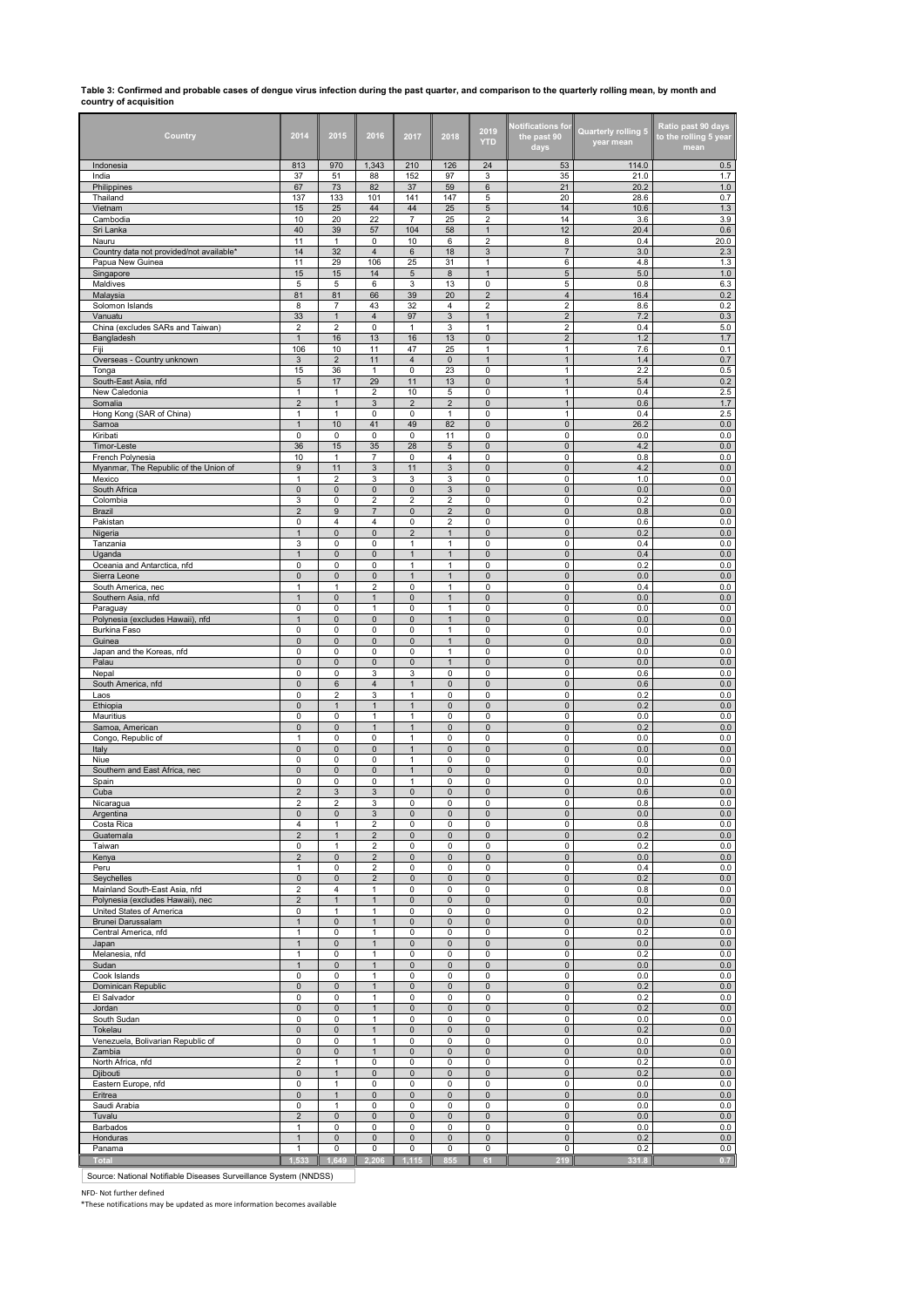## **Table 4: Confirmed malaria during the past quarter, and comparison to the quarterly rolling mean, by month and country of acquisition**

| Country                                   | 2014                                      | 2015                | 2016                           | 2017                             | 2018                             | 2019<br><b>YTD</b>           | <b>Notifications for the</b><br>past 90 days | Quarterly rolling 5 year<br>mean | Ratio past 90 days to<br>the rolling 5 year mean |
|-------------------------------------------|-------------------------------------------|---------------------|--------------------------------|----------------------------------|----------------------------------|------------------------------|----------------------------------------------|----------------------------------|--------------------------------------------------|
| Tanzania                                  | 12                                        | 8                   | 14                             | $\overline{4}$                   | 26                               | $\overline{\mathbf{c}}$      | 19                                           | 2.6                              | 7.3                                              |
| Country data not provided/not available*  | 3                                         | 3                   | $\overline{2}$                 | $\overline{2}$                   | 36                               | 6                            | 16                                           | 1.4                              | 11.4                                             |
| Papua New Guinea<br>Chad                  | 30<br>$\mathbf{1}$                        | 38<br>0             | 45<br>$\mathbf 0$              | 62<br>$\mathbf 0$                | 57<br>17                         | $\overline{\mathbf{4}}$<br>0 | 12<br>10                                     | 13.8<br>0.2                      | 0.9<br>50.0                                      |
| Kenya                                     | 17                                        | 15                  | 20                             | 13                               | 15                               | $\mathbf{1}$                 | $\sqrt{5}$                                   | 4.2                              | $1.2$                                            |
| Nigeria                                   | 5                                         | 16                  | 15                             | 20                               | 28                               | 0                            | 4                                            | 3.8                              | 1.1                                              |
| Sudan                                     | 29                                        | 29                  | 23                             | 25                               | 24                               | 0                            | $\overline{\mathbf{4}}$                      | 5.2                              | 0.8                                              |
| Uganda                                    | 19                                        | 19                  | 16                             | 25                               | 33                               | $\overline{2}$               | 3                                            | 3.8                              | 0.8                                              |
| Rwanda                                    | $\mathbf{1}$                              | $\overline{4}$      | $\mathbf{1}$                   | $\mathbf{1}$                     | $\overline{c}$                   | $\mathbf{1}$                 | 3                                            | 1.0                              | $3.0\,$                                          |
| Ghana                                     | 15<br>$\mathbf{1}$                        | 6<br>$\mathbf{1}$   | 6<br>$\overline{4}$            | 16<br>$\overline{7}$             | 9<br>$\overline{4}$              | 0                            | 3                                            | 2.8                              | 1.1<br>3.3                                       |
| Burundi<br>India                          | 42                                        | 17                  | 26                             | 31                               | 21                               | 2<br>0                       | $\overline{\mathbf{c}}$<br>$\overline{2}$    | 0.6<br>2.2                       | 0.9                                              |
| Sierra Leone                              | 15                                        | 3                   | 11                             | 22                               | 12                               | $\pmb{0}$                    | $\overline{2}$                               | 2.0                              | $1.0$                                            |
| Zambia                                    | 10                                        | 6                   | 11                             | 3                                | 6                                | 0                            | $\overline{\mathbf{c}}$                      | 1.8                              | 1.1                                              |
| Congo, Republic of                        | $\sqrt{5}$                                | 3                   | 3                              | $\overline{2}$                   | 6                                | $\pmb{0}$                    | $\sqrt{2}$                                   | 0.6                              | 3.3                                              |
| Guinea                                    | 1                                         | 0                   | 5                              | 10                               | 5                                | 1                            | $\mathbf{1}$                                 | 1.2                              | 0.8                                              |
| Congo, Democratic Republic of<br>Malawi   | $\mathbf{1}$                              | $\mathbf{1}$<br>0   | $\overline{4}$<br>8            | $\overline{\mathbf{4}}$<br>3     | 10<br>5                          | $\pmb{0}$<br>0               | $\mathbf{1}$<br>$\mathbf{1}$                 | 0.4<br>0.2                       | 2.5<br>5.0                                       |
| Ethiopia                                  | 1<br>$\sqrt{5}$                           | 5                   | $\overline{1}$                 | $\overline{2}$                   | 3                                | $\pmb{0}$                    | $\mathbf{1}$                                 | 0.6                              | 1.7                                              |
| Malaysia                                  | $\mathbf{1}$                              | $\mathbf 0$         | $\mathbf 0$                    | $\mathbf{1}$                     | $\overline{2}$                   | 0                            | $\mathbf{1}$                                 | 0.2                              | 5.0                                              |
| Vietnam                                   | $\mathsf 0$                               | 0                   | $\mathbf 0$                    | $\mathbf{1}$                     | $\mathbf{1}$                     | 0                            | $\mathbf{1}$                                 | 0.0                              | 0.0                                              |
| Solomon Islands                           | 5                                         | 6                   | $\overline{7}$                 | 9                                | 12                               | 0                            | 0                                            | 2.6                              | 0.0                                              |
| Pakistan                                  | 14                                        | 6                   | 5                              | 9                                | 11                               | $\pmb{0}$                    | $\mathbf 0$                                  | 1.0                              | 0.0                                              |
| South Sudan                               | 3                                         | 0                   | 12                             | 15                               | 8                                | 0                            | 0                                            | 1.2                              | 0.0                                              |
| Cambodia<br>South Africa                  | $\overline{4}$<br>$\overline{\mathbf{c}}$ | 3<br>1              | $\mathbf 0$<br>2               | $\overline{\mathbf{4}}$<br>6     | 6<br>5                           | $\pmb{0}$<br>0               | $\mathbf 0$<br>0                             | 1.8<br>0.2                       | 0.0<br>0.0                                       |
| Indonesia                                 | 23                                        | 6                   | 15                             | 15                               | 4                                | 0                            | $\mathbf 0$                                  | 2.2                              | 0.0                                              |
| Cote d'Ivoire                             | $\overline{2}$                            | 0                   | $\overline{2}$                 | $\overline{\mathbf{c}}$          | 4                                | 0                            | 0                                            | 0.4                              | 0.0                                              |
| <b>Burkina Faso</b>                       | $\mathbf{1}$                              | $\mathbf{0}$        | 3                              | $\mathbf{1}$                     | $\ensuremath{\mathsf{3}}$        | 0                            | $\mathbf 0$                                  | 0.0                              | 0.0                                              |
| Central and West Africa, nfd              | $\mathbf{1}$                              | $\mathbf{1}$        | $\mathbf{1}$                   | $\mathbf{1}$                     | 3                                | 0                            | $\pmb{0}$                                    | 0.4                              | 0.0                                              |
| Liberia                                   | $\overline{\mathbf{4}}$                   | 3                   | $\mathbf{1}$                   | 10                               | $\overline{\mathbf{c}}$          | 0                            | 0                                            | 0.4                              | 0.0                                              |
| Sub-Saharan Africa, nfd<br>Mozambique     | 6<br>3                                    | 0<br>$\mathbf{1}$   | $\overline{4}$<br>$\mathbf{1}$ | 4<br>3                           | $\overline{2}$<br>$\overline{2}$ | 0<br>$\pmb{0}$               | 0<br>$\mathbf 0$                             | 0.8<br>0.6                       | 0.0<br>0.0                                       |
| Cameroon                                  | $\mathbf{1}$                              | 5                   | $\mathbf{1}$                   | $\mathbf{1}$                     | $\mathbf 2$                      | 0                            | 0                                            | 0.8                              | 0.0                                              |
| Senegal                                   | $\mathbf{0}$                              | $\mathbf{1}$        | $\mathbf{0}$                   | $\mathbf 0$                      | $\overline{2}$                   | $\pmb{0}$                    | $\mathbf 0$                                  | 0.0                              | 0.0                                              |
| Peru                                      | $\overline{\mathbf{c}}$                   | 1                   | 0                              | -1                               | 1                                | 0                            | 0                                            | 0.2                              | 0.0                                              |
| Korea, Republic of (South)                | $\mathbf{1}$                              | $\pmb{0}$           | $\overline{2}$                 | $\pmb{0}$                        | $\mathbf{1}$                     | 0                            | $\pmb{0}$                                    | 0.0                              | 0.0                                              |
| <b>Equatorial Guinea</b>                  | 0                                         | 0                   | $\mathbf{1}$                   | 0                                | $\mathbf{1}$<br>$\mathbf{1}$     | 0                            | 0                                            | 0.0                              | 0.0                                              |
| Niger<br>Laos                             | $\pmb{0}$<br>$\mathbf{1}$                 | 0<br>$\mathbf{1}$   | $\mathbf{1}$<br>$\mathbf 0$    | $\mathbf 0$<br>0                 | $\mathbf{1}$                     | 0<br>0                       | 0<br>0                                       | 0.0<br>0.4                       | $0.0\,$<br>0.0                                   |
| Gabon                                     | $\mathbf{1}$                              | 0                   | $\mathbf 0$                    | $\mathsf 0$                      | $\mathbf{1}$                     | $\pmb{0}$                    | $\pmb{0}$                                    | 0.2                              | 0.0                                              |
| Western Sahara                            | $\mathbf{1}$                              | 0                   | $\mathbf 0$                    | $\mathbf 0$                      | $\mathbf{1}$                     | 0                            | 0                                            | 0.2                              | 0.0                                              |
| <b>Brazil</b>                             | $\mathsf 0$                               | 0                   | $\mathbf{0}$                   | $\mathbf 0$                      | $\mathbf{1}$                     | $\pmb{0}$                    | $\mathbf 0$                                  | 0.0                              | 0.0                                              |
| Italy                                     | $\mathbf 0$                               | 0                   | $\mathbf 0$                    | $\mathbf 0$                      | $\mathbf{1}$                     | 0                            | 0                                            | 0.0                              | 0.0                                              |
| Turkey                                    | $\pmb{0}$<br>3                            | $\pmb{0}$<br>3      | $\mathbf 0$<br>$\mathbf 0$     | $\pmb{0}$<br>4                   | $\mathbf{1}$<br>0                | 0<br>0                       | $\mathbf 0$<br>0                             | 0.0<br>0.6                       | 0.0<br>0.0                                       |
| Zimbabwe<br>Afghanistan                   | $\mathbf{1}$                              | $\mathbf{1}$        | 0                              | $\sqrt{4}$                       | $\mathbf 0$                      | 0                            | $\mathbf 0$                                  | 0.2                              | 0.0                                              |
| Somalia                                   | 0                                         | 0                   | 0                              | 3                                | $\pmb{0}$                        | 0                            | 0                                            | 0.4                              | 0.0                                              |
| Overseas - Country unknown                | 11                                        | 12                  | 20                             | $\overline{2}$                   | $\pmb{0}$                        | 0                            | $\mathbf 0$                                  | 1.8                              | $0.0\,$                                          |
| Mali                                      | 3                                         | $\overline{4}$      | $\overline{2}$                 | $\overline{2}$                   | 0                                | 0                            | 0                                            | 0.6                              | 0.0                                              |
| South-East Asia, nfd                      | $\mathsf 0$                               | $\mathbf{1}$        | $\mathbf{1}$                   | $\sqrt{2}$                       | $\pmb{0}$                        | $\pmb{0}$                    | $\mathbf 0$                                  | 0.4                              | 0.0                                              |
| Southern and East Africa, nec<br>Thailand | 5<br>$\mathbf{1}$                         | 0<br>$\overline{2}$ | 1<br>$\mathbf{0}$              | $\overline{2}$<br>$\overline{2}$ | 0<br>$\pmb{0}$                   | 0<br>0                       | 0<br>$\mathbf 0$                             | 0.0<br>0.2                       | 0.0<br>0.0                                       |
| Madagascar                                | 0                                         | 0                   | 1                              | 1                                | 0                                | 0                            | 0                                            | 0.0                              | 0.0                                              |
| Myanmar, The Republic of the Union of     | $\mathbf{1}$                              | $\mathbf{1}$        | $\mathbf 0$                    | $\mathbf{1}$                     | $\pmb{0}$                        | 0                            | $\pmb{0}$                                    | 0.4                              | 0.0                                              |
| Eritrea                                   | 3                                         | 0                   | 0                              | 1                                | 0                                | 0                            | 0                                            | 0.2                              | 0.0                                              |
| China (excludes SARs and Taiwan)          | $\mathbf{1}$                              | 0                   | $\mathbf 0$                    | $\mathbf{1}$                     | $\pmb{0}$                        | 0                            | 0                                            | 0.0                              | 0.0                                              |
| Egypt                                     | $\mathbf{1}$                              | 0                   | 0                              | $\mathbf{1}$                     | 0                                | 0                            | $\pmb{0}$                                    | 0.2                              | 0.0                                              |
| Botswana                                  | $\mathsf 0$                               | $\mathbf 0$         | $\mathbf 0$                    | $\mathbf{1}$                     | $\mathsf{O}\xspace$              | $\mathbf 0$                  | $\pmb{0}$                                    | $0.0\,$                          | 0.0                                              |
| Philippines<br>Saudi Arabia               | 0<br>$\pmb{0}$                            | 0<br>0              | $\mathbf 0$<br>$\mathsf 0$     | $\mathbf{1}$<br>$\mathbf{1}$     | 0<br>$\mathsf{O}\xspace$         | $\pmb{0}$<br>$\mathsf 0$     | 0<br>$\pmb{0}$                               | 0.0<br>$0.0\,$                   | 0.0<br>0.0                                       |
| South America, nec                        | 0                                         | 0                   | $\mathbf 0$                    | $\mathbf{1}$                     | 0                                | 0                            | 0                                            | 0.2                              | 0.0                                              |
| Angola                                    | $\pmb{0}$                                 | $\mathbf 0$         | $\overline{2}$                 | $\mathsf 0$                      | $\pmb{0}$                        | $\pmb{0}$                    | $\mathbf 0$                                  | 0.4                              | 0.0                                              |
| Guinea-Bissau                             | $\mathbf{1}$                              | $\mathbf 0$         | $\mathbf{1}$                   | 0                                | 0                                | 0                            | 0                                            | 0.4                              | 0.0                                              |
| Southern and East Africa, nfd             | $\mathbf{1}$                              | $\mathbf 0$         | $\mathbf{1}$                   | $\mathsf{O}\xspace$              | $\pmb{0}$                        | $\mathsf{O}\xspace$          | $\mathbf 0$                                  | $0.0\,$                          | 0.0                                              |
| Central African Republic                  | 0<br>$\mathsf 0$                          | 0<br>0              | $\mathbf{1}$<br>$\mathbf{1}$   | 0<br>$\mathbf 0$                 | 0<br>$\pmb{0}$                   | 0<br>$\pmb{0}$               | 0                                            | 0.0                              | 0.0                                              |
| Honduras<br>Singapore                     | 0                                         | $\mathbf{1}$        | 0                              | 0                                | $\pmb{0}$                        | 0                            | 0<br>$\pmb{0}$                               | 0.0<br>0.2                       | 0.0<br>0.0                                       |
| Togo                                      | $\overline{2}$                            | $\mathbf{0}$        | $\mathbf{0}$                   | $\mathbf 0$                      | $\pmb{0}$                        | $\pmb{0}$                    | $\mathbf 0$                                  | 0.0                              | 0.0                                              |
| Brunei Darussalam                         | $\mathbf{1}$                              | $\mathsf 0$         | $\mathbf 0$                    | 0                                | 0                                | $\pmb{0}$                    | 0                                            | 0.0                              | 0.0                                              |
| <b>United Arab Emirates</b>               | $\mathbf{1}$                              | $\mathbf 0$         | $\mathbf 0$                    | $\mathsf 0$                      | $\pmb{0}$                        | $\pmb{0}$                    | $\mathsf{O}\xspace$                          | 0.2                              | 0.0                                              |
| <b>Total</b>                              | 325                                       | 234                 | 304                            | 365                              | 398                              | 19                           | 95                                           | 68.4                             | 1.4                                              |

Source: National Notifiable Diseases Surveillance System (NNDSS) NFD- Not further defined